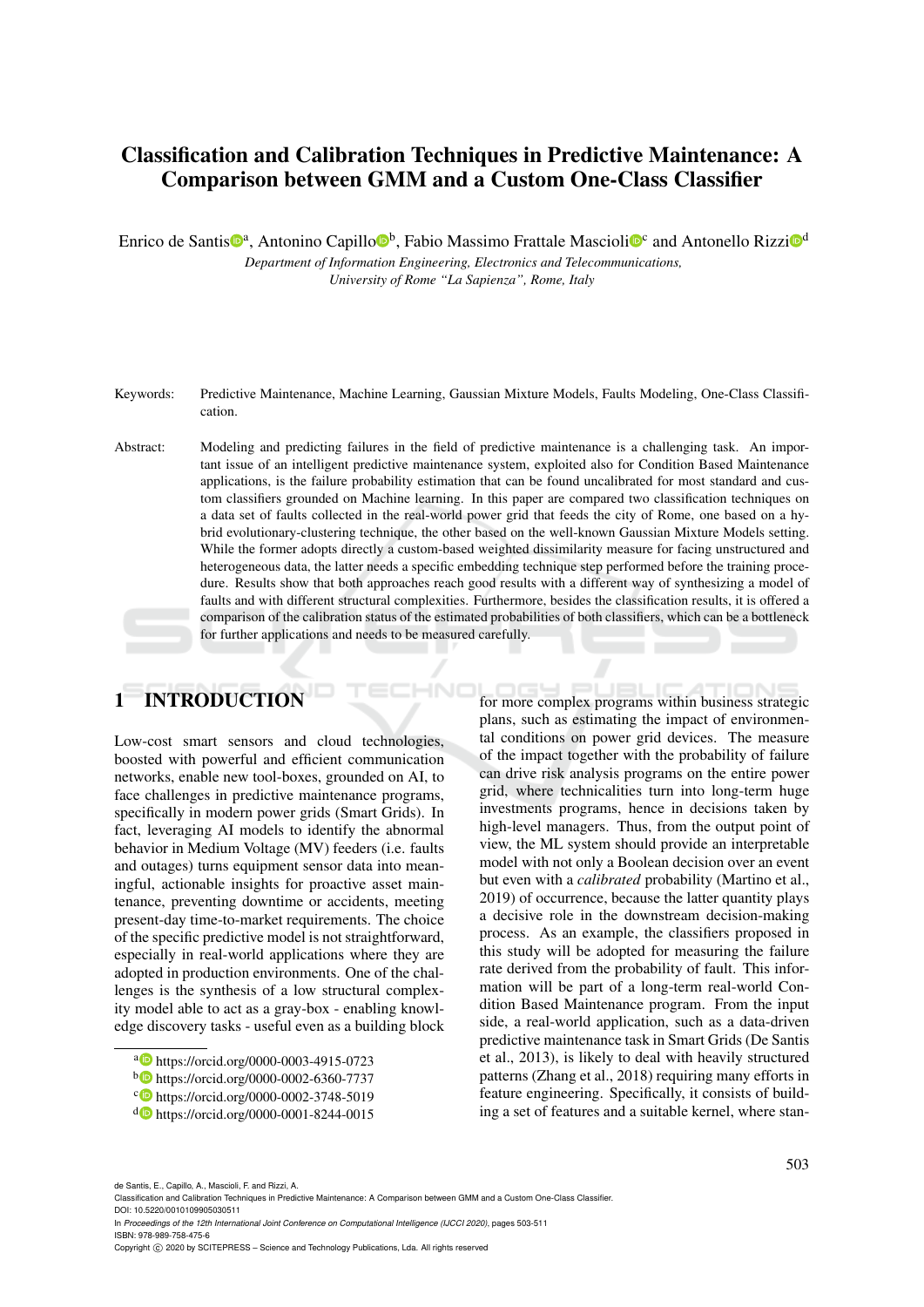dard ML algorithms – designed to be fed by *n*-tuples of real-valued numbers – can safely operate.

The current study was born within the "Smart Grids intelligence project" (ACEA, 2014; Possemato et al., 2016; Storti et al., 2015), with the aim of equipping the power grid that feeds the entire city of Rome – managed by the ACEA (Azienda Comunale Energia e Ambiente) company – with a poly-functional Decision Support System, able to recognize in realtime power failures estimating the probability of fault depending on environmental conditions and data related to the power grid devices. Specifically, the paper offers a multi-level comparison between two different approaches to classification of faults – the evolutionary based One-Class classification system (OCC system) (De Santis et al., 2015; De Santis et al., 2018b) along with several improvements and the well known Gaussian Mixture models (GMMs) – starting from a complex representation of the power grid status involving different type of real-world data, such as time data, weather data, power grid structural data, load data and unevenly spaced time-series data related to micro-interruption occurring due to, for example, partial discharges. The two levels of comparison grounds on the specific feature engineering techniques suited to feed the two different classification algorithms (input side) and the quality of the output obtained in terms of classification performances and calibration of probabilities (output side). In fact, the modeling and prediction of faults in power grids is a wide research area (Zhang et al., 2018) where failure causes are debated (Guikema et al., 2006; Cai and Chow, 2009) and modeled within the ML setting (Wang and Zhao, 2009) even in extreme environmental conditions (Liu et al., 2005).

The current study investigates an embedding technique for representing complex structured data (within the family of metric recovery techniques) allowing the adoption of a standard GMM, beside an evolutionary classification technique (the alreadycited OCC System) in charge of learning a suitable metric for a custom based dissimilarity measure, where the predictive model is grounded on a clustering technique, offering the possibility of synthesizing a gray-box interpretable model. Within this setting, as a novelty, the output soft decision – the score values of the classifiers – are evaluated for assessing the usability as calibrated probabilities associated to a power grid status.

The following paper is organized as follows. In Sec. 2 is provided a description of the data set and the problem setting within the field of predictive maintenance and fault recognition with a description on how to measure the calibration of output probabili-

ties. Sec. 3 offers a synthetic survey on classifications techniques, specifically the GMM family and the OCC System. The experimental setting and the results are discussed in 4, while conclusion are drawn in Sec. 5.

### 2 THE REAL-WORLD DATA SET

The power grid managed by ACEA consists of a series of MV lines equipped with smart sensors collecting faults data for storing and processing tasks. We refer to a fault as the failure of the electrical insulation (e.g., cables insulation) that compromises the correct functioning of the grid. Therefore, what we call Localized Fault (LF) is actually a fault in which a physical element of the grid is permanently damaged causing long outages. The available real-world data set consists in data patterns describing the power grid states that are classified into standard functioning states (SFSs) and LFs, that is, to each pattern  $\zeta$  it is associated a label  $y(\zeta) : y = \{\text{LF}, \text{SFS}\}\.$  These data patterns have been organized together with ACEA fieldexperts and are structured in several features. Basically a power grid state is composed of two main components or group of features, that is one to constitutive parameters of power grid devices and a second group related to external causes, intended as "forces", with a fast-changing dynamic, that influence the power grid state. The former are, for example, the cable section, the constituent material, etc., while the latter are the weather and the load condition (De Santis et al., 2017b; Bianchi et al., 2015). A detailed description of the selected features can be found in (De Santis et al., 2015). The features belong to different data types: categorical (nominal), quantitative (i.e., data belonging to a normed space) and times series (TSs). The last one describes the sequence of short outages that are automatically registered by the protection systems (known as "Petersen" alarm system) as soon as they occur. Hence, LFs on MV feeders are characterized by heterogeneous data, including weather conditions, spatio-temporal data (i.e. longitude-latitude pairs and time), physical data related to the state of the power grid and its electric equipment (e.g., measured currents and voltages). Thereby, the starting patterns space is structured and non-metric and, as will be explained in detail, a suitable embedding needs to be adopted to deal with ML algorithms designed to work with real-valued tuples. The data set was validated by cleaning it from human errors and by completing in an appropriate way missing data, as explained in (De Santis et al., 2015; De Santis et al., 2017a).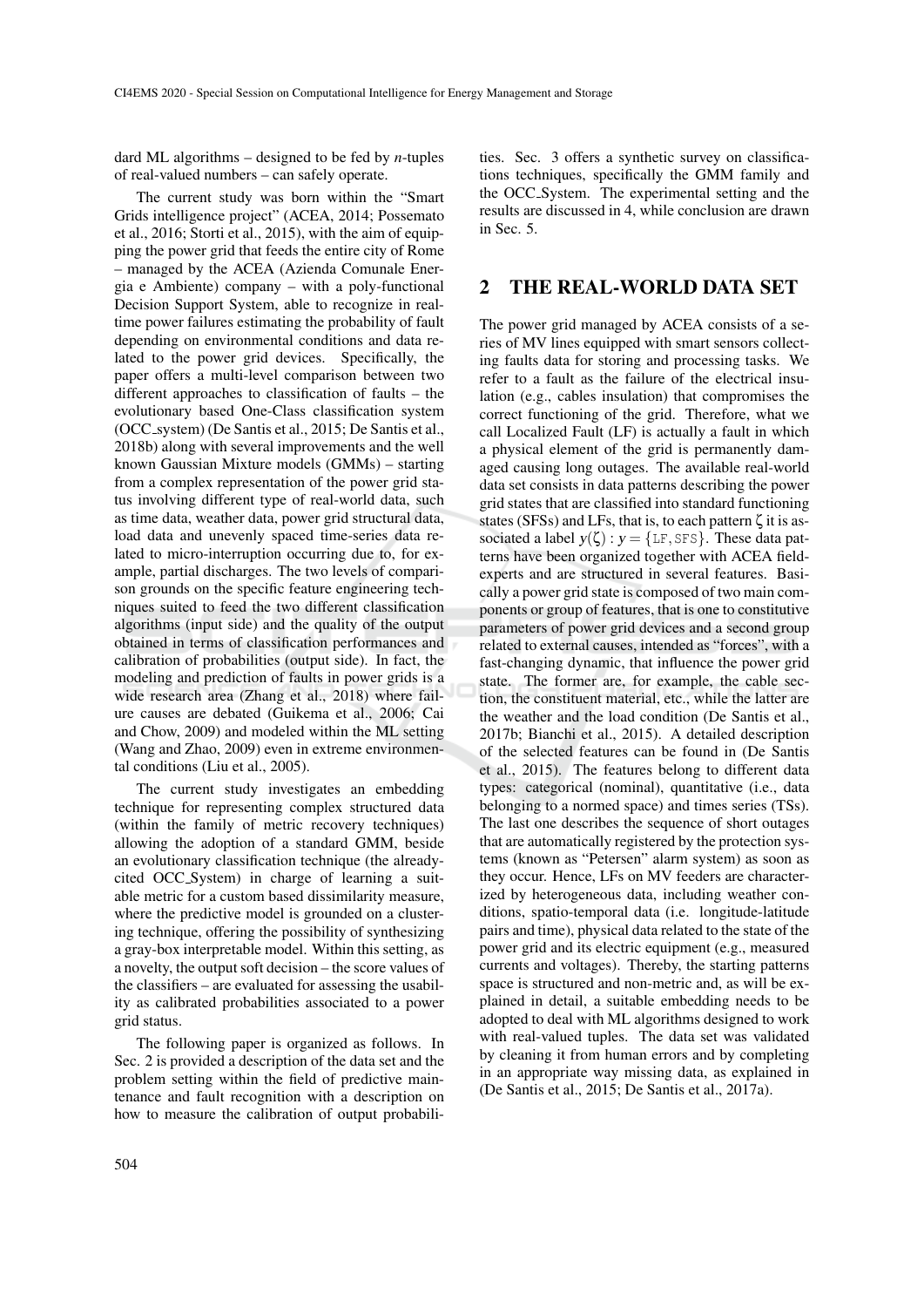## 3 THE CLASSIFICATION PROCEDURE

The classification task consists of learning a model *M* of a specific oriented process *P*. This means synthesizing a classifier – a predictive model – where the underlying free parameters are learned feeding a set of  $\langle x, y \rangle$  pairs to a training algorithm. In other words, the training process allows learning a decision function *f* that, given an input *x*, returns a predicted class label  $\hat{y}$ , that is  $\hat{y} = f(x, \Theta)$ , where  $\Theta$  is a set of free parameters of the model  $\hat{\mathcal{M}}$ . Finally,  $\mathcal{M} = \mathcal{M}(\langle x, y \rangle_{i=1}^n, \Theta)$ , that is, an instance of the model, in general, will depend on the training pairs  $\langle x, y \rangle_{i=1}^n$  and the set of free parameters  $\mathbf{\Theta} = [\mathbf{\Theta}, \mathbf{\Phi}]$ , where **θ** are the learning parameters (model parameters) and  $\Phi$  is a set of hyperparameters, which define the structural complexity of the model. The latter need a suitable search procedure to be set. If the model is learned over only one class – namely the target class, because the others are not available for some reason – we have a One-class classification problem (Khan and Madden, 2010).

Furthermore, it is possible to distinguish the hard classification task, where the classifier outputs the label  $\hat{y}$ , and the soft classification one, where it outputs a score value – i.e. a real-valued number *s* – providing roughly the likeliness that a data pattern belongs to a suitable class. Probabilistic classifiers returns the posterior probability  $P(Y|X)$  of an output  $\hat{y}$  given an input *x*. *P* will depend even on some model parameters Θ, not highlighted in the expression above. In general, the hard decision on a class label can be obtained letting:

$$
\hat{y} = \underset{y}{\arg \max} P(Y = y | X), \tag{1}
$$

that is, for a given input pattern  $x \in X$ , the decision rule assigns the output label  $y \in Y$  to the one corresponding to the maximum posterior probability.

Albeit not all classifiers are probabilistic classifiers, some classifiers such as Support Vector Machine (SVM) (Cortes and Vapnik, 1995) or Naïve Bayes may return a score  $s(x)$  which roughly states the "confidence" in the prediction of a given data pattern *x*. A typical decalibrated classifier produces a model that predicts examples of one or more classes in a proportion which does not fit the original one, i.e., the original class distribution. In the binary case it can be expressed as a mismatch between the expected value of the proportion of classes and the actual one (Bella et al., 2010). Intuitively, calibration means that whenever a forecaster assigns a probability of 0.8 to an event, that event should occur about 80% of the time (Kuleshov et al., 2018). A plain methodology adopted

to explore the calibration of a classifier is the Reliability diagram (Murphy and Winkler, 1977) where on the *x*-axis are reported the scores (or probability for a probabilistic classifier), whereas on the *y*-axis are reported empirical probabilities  $P(y|s(x) = s)$ , namely the ratio between the number of patterns in class *y* with score *s* and the total number of patterns with score *s*. If the classifier is well-calibrated, then all points lie on the bisector straight line of the first and third quadrant, meaning that the scores are equal to the empirical probabilities. Due to the real-valued nature of the scores and the fact that it is quite impossible to quantify the number of data points sharing the same score, a binning procedure is adopted. Moreover, in literature can be found a series of calibration techniques, some of which allow estimating a calibration function (adopting a supervised learning framework) making scores similar to the empirical probabilities. More details can be found in (Martino et al., 2019; Kuleshov et al., 2018). Hence, a wellsuited set of probabilities related to the classification task of data patterns requires either a well-calibrated classifier or some additional downstream processing. To quantify the goodness of the calibration, i.e. how the probability estimates are far from the empirical probabilities, two methods have been proposed in literature: the Brier score (Brier, 1950; DeGroot and Fienberg, 1983) and the Log-Loss score. Given a series of *N* known events and the respective probability estimates, the Brier score is the mean squared error between the outcome  $o(1)$  if the event has been verified and 0 otherwise) and the probability  $p \in [0,1]$ assigned to such event. In the context of binary classification, the Brier score *BS* is defined as

$$
BS = \frac{1}{N} \sum_{i=1}^{N} (T(y_i = 1 | x_i) - P(y_i = 1 | x_i))^2
$$
 (2)

where  $T(\hat{y}_i = 1 | x_i) = 1$  if  $\hat{y}_i = 1$  and  $T(\hat{y}_i = 1 | x_i) = 0$ otherwise and  $P(\hat{y}_i = 1 | x_i)$  is the estimated probability for pattern  $x_i$  to belong to class 1. Likewise the MSE, the lower the *BS* value, the better.

The Log-Loss for binary classification is defined as follows:

$$
LL = -\frac{1}{N} \sum_{i=1}^{N} [y_i \log p_i + (1 - y_i) \log (1 - p_i)] \quad (3)
$$

and, as per the Brier score, the lower, the better. The Log-Loss index matches the estimated probability with the class label with logarithmic penalty. Hence, for small deviations between  $\hat{y}_i$  and  $p_i$  the penalty is low, whereas for large deviations the penalty is high.

In standard ML problems the input to the learning algorithm is often a real-valued data pattern of some dimension, while in real-world applications it is likely disposing of structured data pattern, where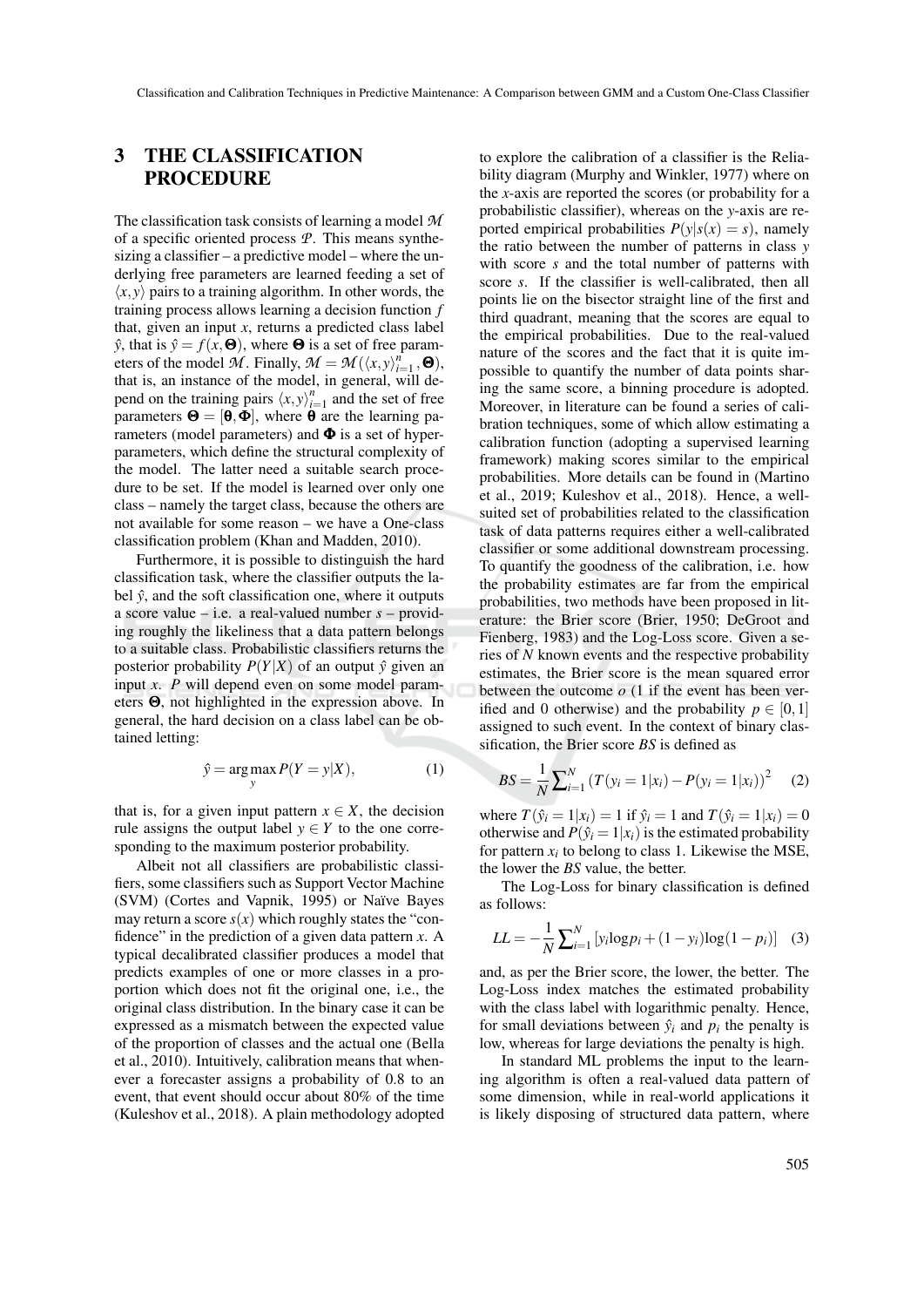not all attributes lie in a normed space. For example, some of that can be graphs, time series, categorical variables, etc. At the same time, some classifiers, such as SVM or the herein adopted OCC System, are grounded on a custom-based kernel, in turn, designed on a custom-based dissimilarity measure able to face each structured pattern through a suitably designed sub-dissimilarity measure. In other words, indicating with  $\zeta_i = [o_{i1}, o_{i2},...,o_{iR}]$  the *i*-th structured data pattern composed by *R* structured objects *o*, a custombased dissimilarity measure between ζ*<sup>i</sup>* and ζ*<sup>j</sup>* can be formally expressed as:

$$
d(\zeta_i, \zeta_j; \overline{\mathbf{w}}) = f^d(f_r^{sub}(o_{ir}, o_{jr}); \overline{\mathbf{w}}) \ r = 1, 2, \dots R, \tag{4}
$$

where  $f_t^{sub}(\cdot)$  is a sub-dissimilarity tailed to the specific data type (underlying the *r*-th structured attribute  $o_r$ ),  $f^d$  is a compositional relation, with suitable properties, that applies on sub-dissimilarities and can depend on a set of weights parameters  $\overline{\mathbf{w}}$ . If the latter are subject to learning, the problem of the dissimilarity definition is framed in a metric learning framework (Bellet et al., 2013) and weights can help to interpret models, driving knowledge discovery tasks. As stated, some ML algorithms can face directly with custom-based kernels while others (e.g. GMM), where working with structured data domains, need some embedding procedure, hence a methodology that allows embedding structured data patterns in a well-suited algebraic space, such as the Euclidean space (De Santis et al., 2018a). This procedure can start from the dissimilarity values, computed by means of expression (4), collected in a dissimilarity matrix  $\mathbf{D} \in \mathbb{R}^{n \times n}$ , where  $\mathbf{D}_{ij} = d(\zeta_i, \zeta_j; \overline{\mathbf{w}})$ . Among the main embedding techniques, it is worth to cite the possibility of adopting *directly* the dissimilarity matrix as a data matrix (hence, the rows as real-valued data patterns in  $\mathbb{R}^n$ ), eventually reducing the number of dimensions with some heuristics, such as clustering (the technique is known as *dissimilarity representation*) (Pękalska and Duin, 2005). It is noted that, in this case, the data domain is inherently endowed with the standard Euclidean norm. Another way to obtain an embedding is reconstructing the well-behaved Euclidean space, starting from the dissimilarity matrix, being careful to the fact that dissimilarity functions, such as custom-based dissimilarities, could not fulfill all metric or Euclidean properties (e.g. the Dynamic Time Warping for unevenly spaced sequences). In this case, it is required a more general mathematical space for the embedding: the Pseudo Euclidean (PE) space (Pękalska and Duin, 2005). The embedding procedure is similar to the metric space recovery procedure known as Multidimensional Scaling, with the difference that the involved Gram matrix deriving from the kernel matrix is indefinite. In summary,

the PE embedding procedure leads to obtaining a data matrix  $X = Q_{k_{emb}} |\Lambda_{k_{emb}}|$  $\frac{1}{2}$ , where  $|\Lambda|^{\frac{1}{2}}$  is a diagonal matrix of which diagonal elements are the square roots of the absolute value of eigenvalues organized in decreasing order, and *Qkemb* are the *kemb* eigenvectors of the kernel (Gram matrix), obtained by a suitable decomposition procedure from D. Specifically, this procedure embeds the dissimilarity matrix in the socalled Associated Euclidean Space (AES) (Duin et al., 2013). More details can be found in (De Santis et al., 2018c). In this work the data matrix *X* obtained from the PE embedding is adopted for training the GMM, while for the OCC\_System the training procedure is grounded on a custom-based kernel (see (4)), as will be explained in details in Sec. 3.2.

#### 3.1 Gaussian Mixture Models

GMM is a well-known technique both in the unsupervised and supervised learning setting. The rationale behind mixture models is that data are generated by a linear combination of a certain number of Gaussian models, i.e. components, described by a set of suitable unknown parameters. In other words, given this set of Gaussian models, the generation process involves i) primarily picking up one of the models and ii) successively generating a data pattern according to its parameters. Hence, giving a sampling of the underlying process generating data, which particular component generates data is unknown and it is considered a *latent variable* to be estimated together with the model statistical parameters.

Given a set of training instances  $X = {\mathbf{x}_i}_{i=1}^n$ , where  $\mathbf{x} \in \mathbb{R}^d$ , the GMM statistical distribution can be written as:

$$
f(\mathbf{x}; \boldsymbol{\mu}, \boldsymbol{\Sigma}, w) = \sum_{i=1}^{k} w_i \mathcal{N}(\mathbf{x}; \boldsymbol{\mu}_i, \boldsymbol{\Sigma}_i),
$$
 (5)

where  $x$  is a data pattern,  $k$  is the number of the Gaussian components,  $w_i$  is the weight of each of the  $k$ components, such that  $\sum_{i=1}^{k} w_i = 1$  and  $w_i \ge 0 \forall i$ . In Eq. (5)  $\mathcal{N}(\mathbf{x}; \boldsymbol{\mu}_i, \boldsymbol{\Sigma}_i)$  is the normal (multivariate) distribution, with  $\mu_i$  and  $\Sigma_i$  as the mean vector and the covariance matrix, respectively. The training procedure of a GMM consists in the maximum likelihood estimation of model parameters – through the minimization of a maximum likelihood function *L* – adopting a heuristic known as Expectation-Maximization algorithm (EM) (Dempster et al., 1977).

The number of Gaussian components is an hyperparameter, likewise *k* in the *k*-means. Among a number of criteria for estimating the hyper-parameter, such as the Principal Component Analysis (PCA), two statistical criteria are commonly adopted: i) the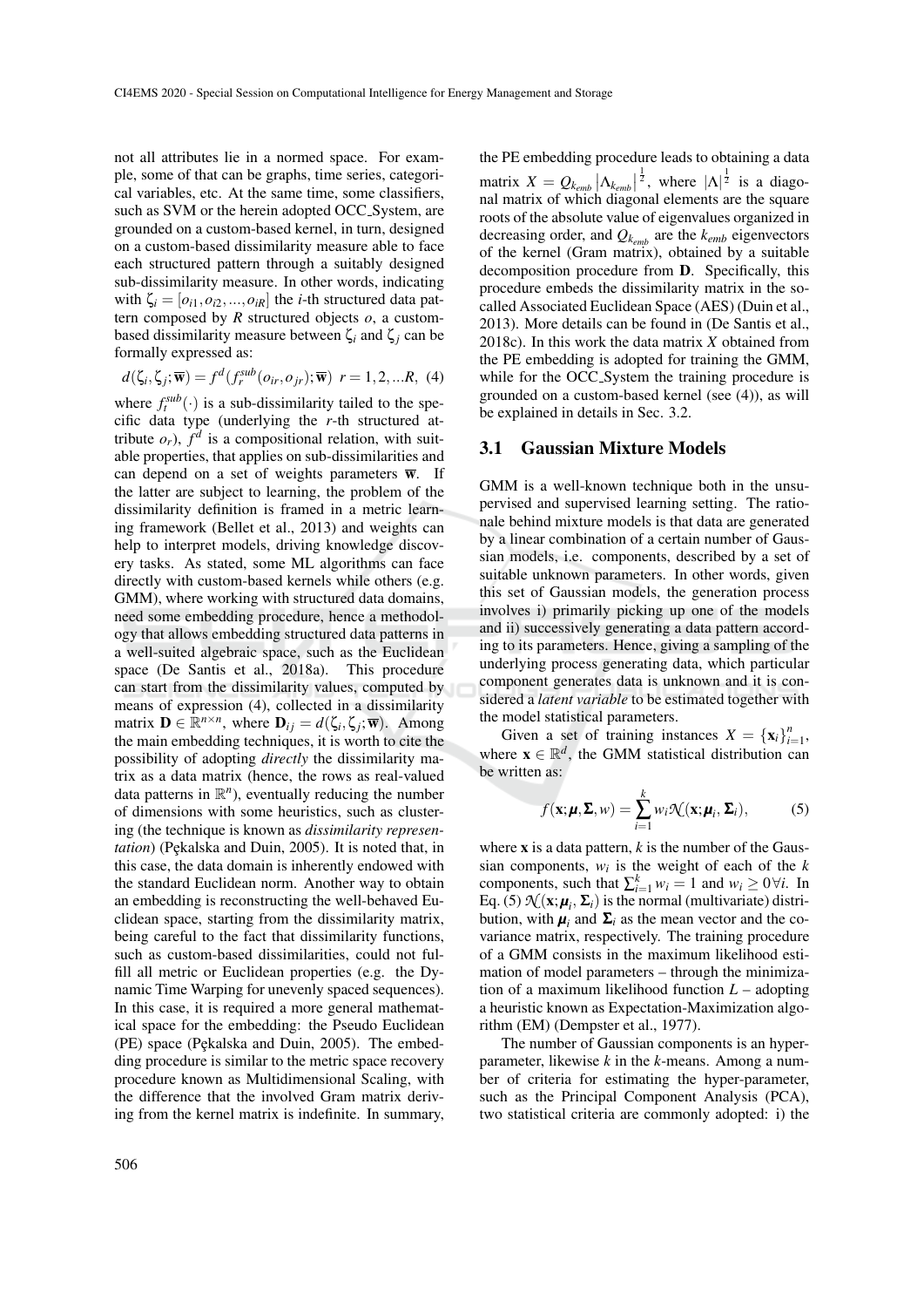minimization of the  $AIC = 2 \cdot k - 2L$ , where AIC states for *Akaike Information Criterion* (Akaike, 1974), *k* is the number of components and *L* is the likelihood function of the model; ii) the minimization of  $BIC =$  $log(n) \cdot k - 2 \cdot log(L)$ , where BIC states for *Bayesian Information Criterion* (Schwarz et al., 1978) and *n* is the number of observations (i.e. training data patterns).

Within the supervised learning setting, it is possible to learn a GMM model – described by the set of parameter θ – for each class *y* and to compute its output for any new instance *x test*. The class assignment is based on the maximum likelihood, choosing the target class  $y^*$  according to:

$$
y^* = \underset{y}{\arg \max} L(\mathbf{x}^{test}, \theta_y), \tag{6}
$$

hence,  $y^*$  is the label assigned to the new instance *x test* .

It is worth to note that for the purpose of numerical stability, because the GMM model involves the computation of the inverse of the covariance, i.e.  $\Sigma^{-1}$ , a small regularization factor λ can be added on diagonal elements, such as  $\Sigma_{reg} = \Sigma + \lambda I$ .

#### 3.2 The OCC system

The OCC system instantiates a (One-Class) classification problem, on a data set  $X$ , defined as a triple of disjoint sets, namely training set  $(S_{tr})$ , validation set  $(\mathcal{S}_{\nu s})$ , and test set  $(\mathcal{S}_{\tau s})$ . Given a specific parameters setting (of which a description is provided below), a classification model is built on *Str* and it is validated on  $S_{\nu s}$ . The generalization capability of the optimized model is computed on *Sts*,

The main idea in order to build a model of structured data patterns, such as LF patterns in the ACEA power grid, is to use a clustering-evolutionary hybrid technique. The main assumption is that similar states of the power grid have similar chances of generating a LF, reflecting the cluster model. Hence, the core of the recognition system is a custom-based dissimilarity measure, within the family of ones described formally by (4), computed as a weighted Euclidean distance,

i.e. 
$$
d(\zeta_i, \zeta_j; \overline{\mathbf{W}}) = \left[ (\zeta_i \ominus \zeta_j)^T \overline{W}^T \check{\overline{W}} (\zeta_i \ominus \zeta_j) \right]^{1/2}
$$

,

where  $\zeta_i, \zeta_j$  are specifically two LF patterns and  $\overline{W}$ is a diagonal matrix (it could be even a full matrix with some properties, such as the "symmetry") whose elements are generated through a suitable vector of weights  $\overline{w}$  (in the case of a diagonal matrix). The dissimilarity measure is component-wise, therefore the  $\ominus$  symbol represents a generic dissimilarity measure, tailored on each pattern subspace, that has to be specified depending on the semantic of data at hand.

For quantitative data it's worth to make the difference between integer values describing temporal information and real-valued data related to other information, such as the physical power grid status or the weather conditions. As concerns the former, the dissimilarity measure is the circular difference of the temporal information, because faults that occur on the last day of the year must be temporally near to the faults that occur close to the first day of the next year; real-valued data correctly normalized, instead, can be treated with the standard arithmetic difference. Categorical data in our LF data set are of nominal type, thus they do not have an intrinsic topological structure and therefore the well-known simple matching measure is adopted. The dissimilarity measure among the unevenly spaced Time Series data is performed by means of the Dynamic Time Warping (DTW) algorithm. The DTW is a well-known algorithm born in the speech recognition field that, using the dynamic programming paradigm, is in charge of finding an optimal alignment between two sequences of objects of variable lengths (Müller, 2007). It is well-known that DTW does not respect the triangle inequality property for a metric space manifesting, consequently, a non metric behavior (Duin et al., 2013).

The rationale behind the OCC System is obtaining a partition  $P = \{C_1, C_2, ..., C_{k_{occ}}\}$  such that  $C_i \cap$ *C*<sup>*j*</sup> = **0** if *i* ≠ *j* and  $\bigcup_{i=1}^{k_{occ}} C_i$  = **X**<sup>*target*</sup>. This hard partition is obtained through the *k*-means.

The decision region of each cluster  $C_i$  of diameter  $B(C_i) = \delta(C_i) + \varepsilon$  is constructed around the medoid  $c_i$ , bounded by the average radius  $\delta(C_i)$  plus a threshold ε, considered together with the dissimilarity weights  $\overline{\mathbf{w}} = diag(\overline{\mathbf{W}})$  as free parameters. Given a test pattern  $\zeta_j^{test}$  the decision rule consists in evaluating if it falls inside or outside the overall faults decision region, by checking if it falls inside the closest cluster. The learning procedure consists in clustering the training set composed by LF (target) patterns, adopting a standard Genetic Algorithm (GA), in charge of evolving a family of cluster-based classifiers considering the weights  $\overline{w}$  and the thresholds of the decision regions as search space, guided by a proper objective function. The last one is evaluated on a validation set composed by LFs and normal functioning states, taking into account a linear combination of the accuracy of the classification, that we seek to maximize, and the extension of the thresholds, that should be minimized. Moreover, in order to outperform the wellknown limitations of the initialization of the standard *k*-means algorithm, the OCC System initializes more than one instance of the clustering algorithm with random starting representatives. At test stage (or during validation) a voting procedure for each cluster model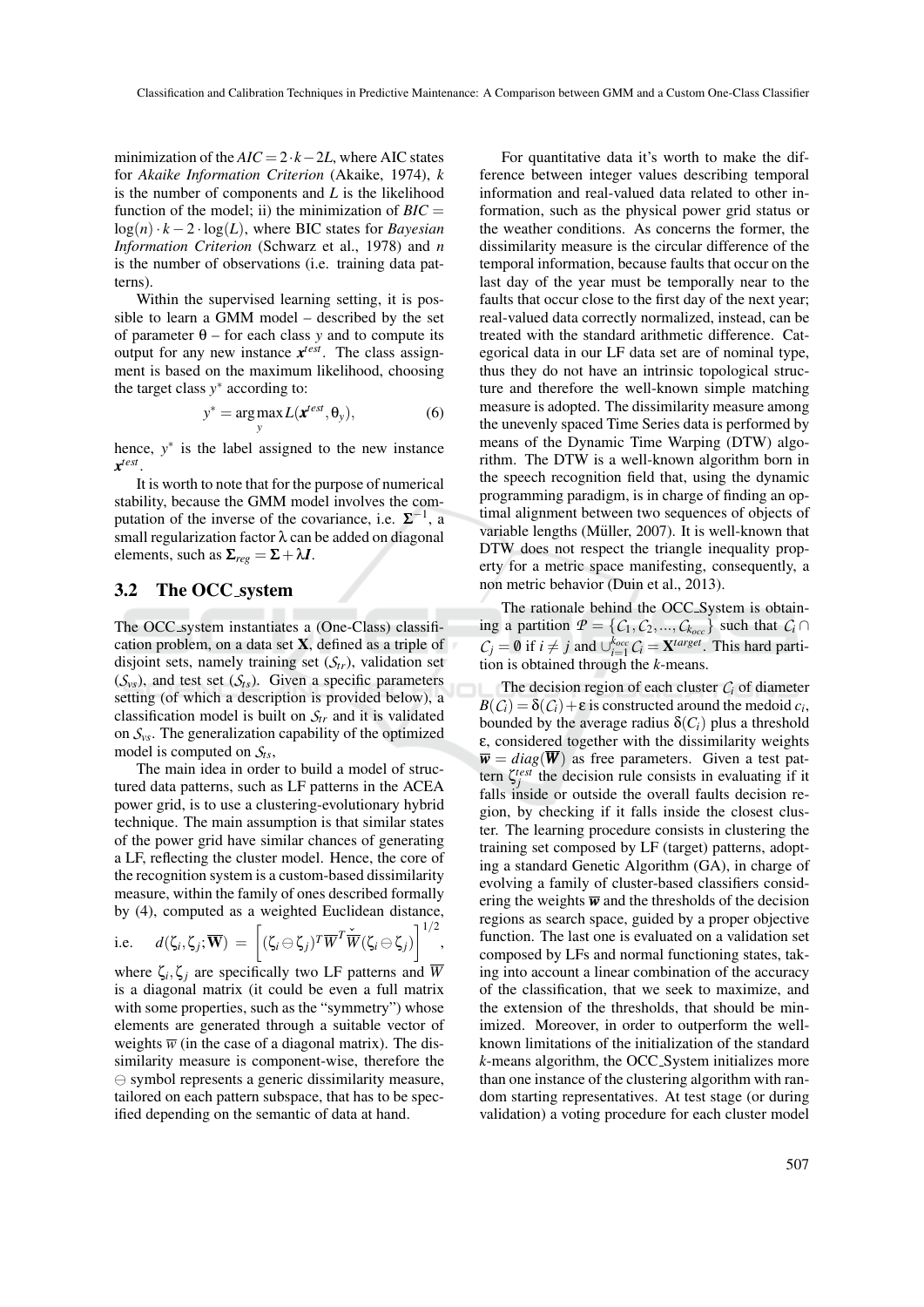is performed. This technique allows building a more robust model of the power grid faults. More details can be found in (De Santis et al., 2015).

In the current version of the classification algorithm – as a further improvement compared to last versions – the soft decision value is computed by a Gaussian membership function, that is:

$$
s(\zeta|C_i;\hat{\sigma}) = \mu_{C_i}(\zeta) = e^{\frac{d(\zeta,c_i)}{2\hat{\sigma}_i^2}}, \qquad (7)
$$

where  $d(\zeta, c_i)$  is the medoid-data pattern distance,  $\hat{\sigma}$ is a parameter defining the standard deviation of the Gaussian curve related to the cluster  $C_i$  geometry. The parameter  $\hat{\sigma}_i$  for the *i*-th cluster is obtained as:  $\hat{\sigma}_i = \frac{B(\mathcal{C}_i)}{\sqrt{2 \log n}}$  $\frac{B(C_i)}{2\log(2)}$ , where  $B(C_i)$  is the diameter of the decision region of cluster  $C_i$ . The above expression is based on the fact that the rationale behind the soft decision is to assign  $s = 0.5$  for a data pattern lying on the decision region boundary and that the relation between the width of the Gaussian curve at half height is  $2\sqrt{2\log(2)} \cdot \overline{\sigma} = 2B(\mathcal{C}_i)$ , with  $\overline{\sigma}$  the standard deviation.

Hence, given a generic test pattern and given a learned model, it is possible to associate a score value (soft-decision) *s* that can be interpreted as *uncalibrated* probability, performing a non-linear mapping between power grid states and uncalibrated probability values.

# 4 EXPERIMENT SETTINGS AND RESULTS

SCIENCE AND TECHNO

The total number of power grid states within the ACEA data set considered for the following experiments is 2561, divided into 1162 LFs (target) and 1489 SFSs (non-target). In the following section, a comparison between two different approaches to the classification of faults will be offered, namely the OCC System and GMM, reviewed in Sec. 3.2 and Sec. 3.1, respectively.

As concerns the OCC System, the adopted training algorithm, in charge of computing a suitable partition, is the well-known *k*-means with random initialization of representatives. In this study, the *kocc* parameter of the *k*-means algorithm is a meta-parameter fixed in advance, which is an index of the model structural complexity. Thereby, simulations are conducted through a linear search on *kocc* and the model with the highest performance in terms of accuracy on the validation set is chosen. Performances are provided for various model structural complexity values. The adopted GA used to tune the classification model per-

forms stochastic uniform selection, Gaussian mutation and scattered crossover (with crossover fraction of 0.80). It implements a form of elitism that imports the two fittest individuals in the next generation; the population size is kept constant throughout the generations and equal to 50 individuals. The stop criterion is defined by considering a maximum number of iterations (250) and checking the variations of the best individual fitness.

The GMM approach is declined in two variants. Grounding on what is reported in Sec. 3.1, the first approach relies on the adoption of a validation set for establishing the best number of Gaussian components through a linear search in a predefined interval of integers  $k \in [1, 20]$ , selecting the model with the best accuracy. The second approach consists in an unsupervised search of the best model for each class using the BIC criterion searching for  $k \in [1, 20]$ . The main difference is that in the case of model selection with the validation set the number of components per class is the same, while in the unsupervised approach each class has its own number of components. For the sake of investigating the behaviour of both approaches along with the embedding techniques discussed in Sec. 3, performance results are collected for each integer  $k_{emb} \in [1, 50]$ . Moreover, a comparison with the case where components share or not share the covariance matrix  $\Sigma$  is provided. In the last case, the regularization parameter is set to  $\lambda = 0.01$  for numerical stability.

For robustness purposes, during the training phase, in both approaches 10 random initializations of the EM algorithm are adopted and, in the first approach (model tuned with validation set), the average accuracy results are collected.

The reported evaluation metrics of the classifier are the accuracy (A), the true positive rate (TPR), the false positive rate (FPR), the specificity, the precision, the F-measure (F Score), the area under the Receiving Operating Characteristic curve (AUC) elaborated from the confusion matrix and the informedness (IFM). As concerns the calibration of output probabilities (score values) the Brier score and the Log-Loss are provided (see. Sec. 3).

In Tab. 1 are reported the performances of the various experiments. It is noted that in the table Σ*not*−*sh* represents the case where the covariance matrix is not shared, while  $\Sigma_{sh}$  means thai it is. Furthermore, GMM  $S_{\nu s}$  means that the model is trained through the adoption of a validation set, while GMM (BIC) means that it is trained with the BIC as objective function. For both the GMM and the OCC System, average performances (mean and standard deviation in brackets) are computed on five runs. For the GMM also the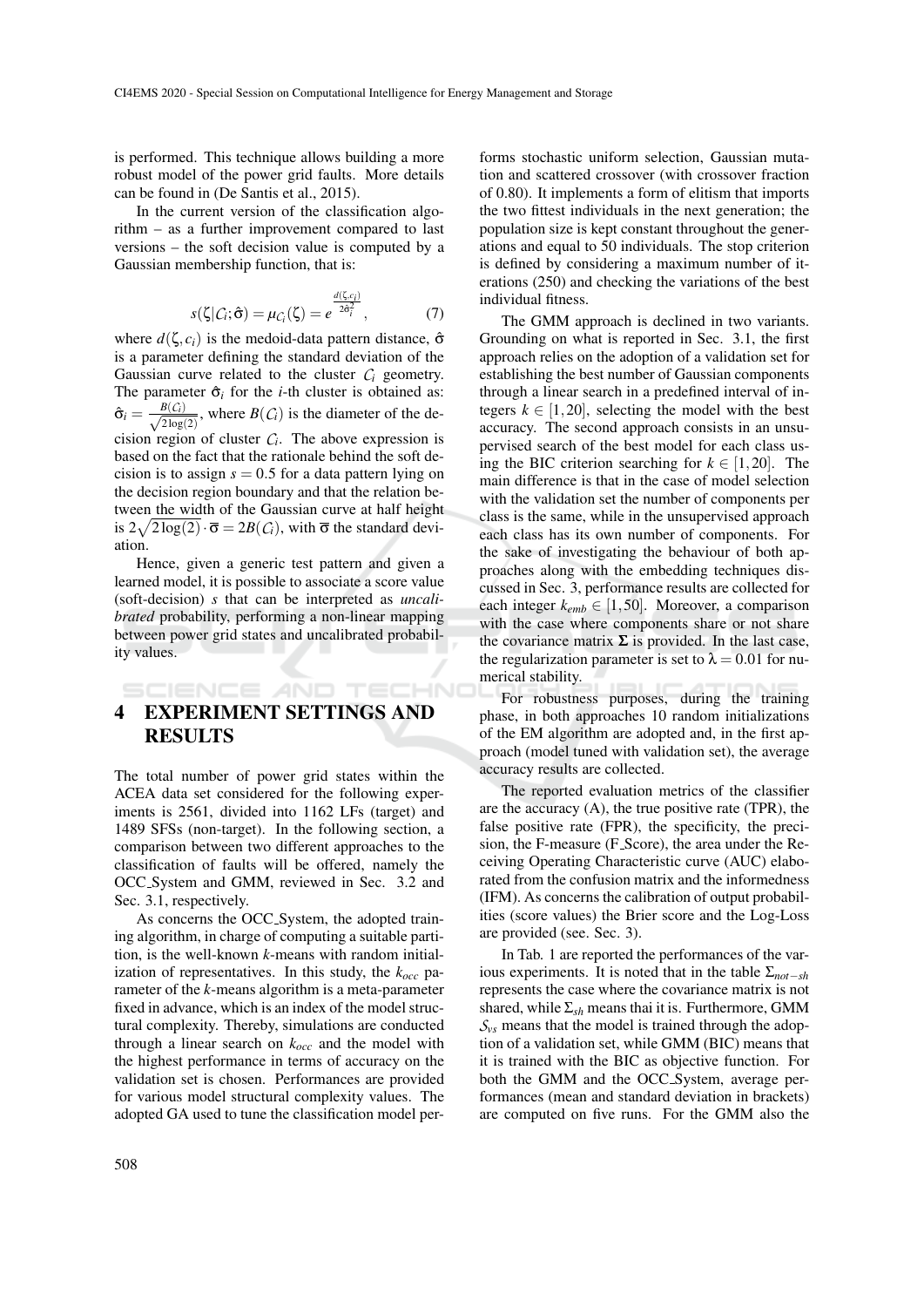| Class. type                        | k               | $k_{emb}$ | Accuracy  | <b>TPR</b> | <b>FPR</b> | Specificity | Precision | <b>F_Score</b> | AUC      | IFM      | Brier    | Log loss |
|------------------------------------|-----------------|-----------|-----------|------------|------------|-------------|-----------|----------------|----------|----------|----------|----------|
| OCC_Syst. $(k_{occ} = 15)$         |                 |           | 0.9718    | 0.9552     | 0.0153     | 0.9847      | 0.9803    | 0.9674         | 0.9884   | 0.9700   | 0.0410   | 0.2059   |
|                                    |                 |           | (0.0097)  | (0.0149)   | (0.0151)   | (0.0151)    | (0.0190)  | (0.0028)       | (0.0050) | (0.0095) | (0.0131) | (0.0427) |
| OCC_Syst. $(k_{occ} = 30)$         |                 |           | 0.9838    | 0.9747     | 0.0090     | 0.9910      | 0.9885    | 0.9814         | 0.9947   | 0.9829   | 0.0238   | 0.1779   |
|                                    |                 |           | (0.0058)  | (0.0155)   | (0.0063)   | (0.0063)    | (0.0080)  | (0.0068)       | (0.0102) | (0.0067) | (0.0059) | (0.2037) |
| OCC_Syst. $(k_{occ} = 100)$        |                 |           | 0.9824    | 0.0094     | 0.9772     | 0.9905      | 0.9938    | 0.9855         | 0.9958   | 0.9839   | 0.0302   | 0.1892   |
|                                    |                 |           | (0.0033)  | (0.0043)   | (0.0035)   | (0.0043)    | (0.0028)  | (0.0028)       | (0.0014) | (0.0034) | (0.0047) | (0.0453) |
| GMM $S_{vs} \Sigma_{sh}$           | 5.8             | 42.8      | 0.9453    | 0.9758     | 0.0852     | 0.9147      | 0.9038    | 0.9369         | 0.6370   | 0.9453   | 0.3130   | 19.4013  |
|                                    | (1.3)           | (11.4)    | (0.01984) | (0.02165)  | (0.06016)  | (0.06016)   | (0.06207) | (0.0238)       | (0.0865) | (0.0198) | (0.0510) | (0)      |
| GMM $S_{vs} \Sigma_{sh}$ -best     |                 | 23        | 0.9668    | 0.9425     | 0.0090     | 0.9910      | 0.9880    | 0.9647         | 0.6375   | 0.9668   | 0.3249   | 19.4013  |
| GMM $S_{vs} \Sigma_{not-sh}$       | 15.2            | 9.4       | 0.7401    | 0.8103     | 0.3300     | 0.6700      | 0.6601    | 0.7255         | 0.5258   | 0.7401   | 0.4477   | 19.4013  |
|                                    | (1.3)           | (6.9)     | (0.0134)  | (0.0578)   | (0.0696)   | (0.0696)    | (0.0345)  | (0.0125)       | (0.0766) | (0.0134) | (0.0114) | (0)      |
| GMM $S_{vs} \Sigma_{not-sh}$ -best | 16              | 5         | 0.7603    | 0.8391     | 0.3184     | 0.6816      | 0.6728    | 0.7468         | 0.4281   | 0.7603   | 0.4536   | 19.4013  |
| GMM (BIC) $\Sigma_{sh}$            | 19.4, 20        | 34.8      | 0.8645    | 0.8379     | 0.1148     | 0.8852      | 0.8554    | 0.8436         | 0.5166   | 0.8616   | 0.4551   | 19.4013  |
|                                    | $(0.8)$ , $(0)$ | (91.2)    | (0.0029)  | (0.0084)   | (0.0050)   | (0.0050)    | (0.0063)  | (0.0044)       | (0.0506) | (0.0031) | (0.0012) | (0)      |
| GMM (BIC) $\Sigma_{sh}$ -best      | 20, 20          | 40        | 0.9093    | 0.8793     | 0.0673     | 0.9327      | 0.9107    | 0.8947         | 0.7750   | 0.9060   | 0.3980   | 19.4013  |
| GMM (BIC) $\Sigma_{not-sh}$ )      | 10.2, 7.2       | 4.6       | 0.6851    | 0.4908     | 0.1632     | 0.8368      | 0.7085    | 0.5669         | 0.5354   | 0.6638   | 0.4002   | 19.4013  |
|                                    | (2.7), (0.7)    | (0.8)     | (0.0022)  | (0.0224)   | (0.0052)   | (0.0052)    | (0.0032)  | (0.0120)       | (0.0116) | (0.0031) | (0.0001) | (0)      |
| GMM (BIC) $\Sigma_{not-sh}$ )-best | 8,8             | 5         | 0.7632    | 0.6897     | 0.1794     | 0.8206      | 0.7500    | 0.7186         | 0.4359   | 0.7551   | 0.4062   | 19.4013  |

Table 1: Performance evaluation for several experiments (averaged on five runs) conducted with various versions of the GMM and the OCC System. In brackets are reported the standard deviations.

best ones, within the five runs, are provided. As concerns the OCC\_System  $k_{\text{occ}} = \{15, 30, 100\}$  are experimented. In terms of accuracy and informedness, best performances (accuracy=98%) are reached by OCC System for a structural complexity of the model obtained with  $k_{\text{occ}} = 30$  clusters. Experiments with  $k_{\text{occ}} = 100$  clusters do not show remarkable improvements. As concerns GMM models, the configuration



Figure 1: Average accuracy and informedness for the GMM (shared covariance) as function of the embedding dimension *kemb*, measured on the test set *Sts*.

that reached comparable average performances (accuracy=94%) is the one with shared covariance, where the hyper-parameters are obtained adopting a validation set  $S_{\nu s}$ , with a low average number of components  $k = 5.8$  and an embedding dimension of  $k_{emb} =$ 42.8. The worst experimented results, with an average accuracy of 68%, are achieved with a GMM model with no shared covariance matrix, where the model complexity (i.e. the number of components *k*) is optimized through the BIC criterion. In summary, in terms of classification performances, results are slightly different in favor of the OCC System, even if the GMM does its best with a lower model complexity, measured as the number of components *k*. In Fig. 1 is reported the average accuracy and informedness as function of the embedding dimen-



Figure 2: Reliability diagram for the score values *s* obtained from the OCC System on the test set *Sts*.

sion  $k_{emb}$ , measured on the test set  $S_{ts}$ . Performances varies widely with *kemb*. As expected, a great variability is found even in single experiments due to the well-known strong dependence to initial conditions of the EM algorithm. As concerns the calibration status of the output classifiers, the Brier score and Log-Loss – see Tab. 1 – show that both techniques needs calibration. For example, in Fig. 2 is depicted the Reliability diagram for the output probabilities obtained through the OCC System. It confirms that the Reliability curve is very far from the bisector line, indicating that output score values are uncalibrated. The same is confirmed by the calibration performances reported in Tab. 1. Specifically, the OCC System is found more reliable than the GMM in terms of Brier score.

### 5 CONCLUSIONS

A comparison between some versions of the GMM classification algorithm, able to operate in real valued vector domains, and the OCC System, that works with a custom-based weighted dissimilarity measure, shows that remarkable performances can be obtained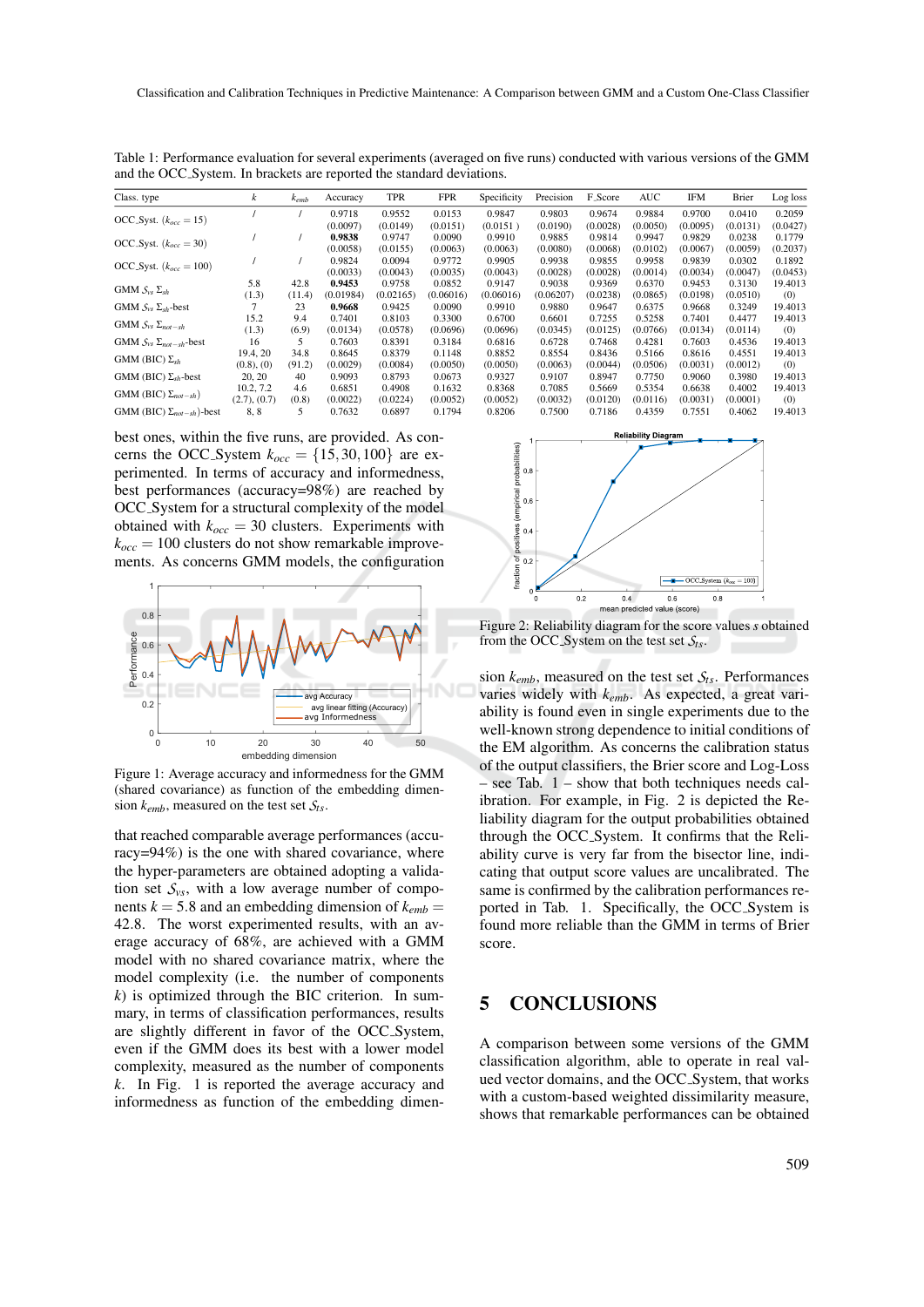choosing the right embedding for the first one. It is well known that the perfect ML model does not exist because each one possesses its own peculiar characteristics. In our case the EM algorithm is fast and the best GMM model obtained on the current ACEA data set has a low computational complexity in terms of the number of components, working with a shared covariance matrix. As concerns the OCC System, it reaches very good results in terms of accuracy, yielding also classification models characterized by a low number of clusters, even if the evolutionary procedure slows down the training process. It is the price for obtaining a robust model where the weights of the custom based dissimilarity measures can be also interpreted as the importance of each feature in the classification task. This interesting feature, together with clusters content analysis, allows knowledge discovery applications. Moreover, some applications require calibrated probabilities as output scores and both the compared techniques show a weak calibration degree. Future works will be grounded on the study and on the application of several classical and newly proposed calibration techniques for OCC System output scores, as requested by the objectives of the main project.

### ACKNOWLEDGEMENTS

The authors wish to thank ACEA Distribuzione S.p.A. for providing the data and for their continuous support during the design and test phases. Special thanks to Ing. Stefano Liotta, Chief Network Operation Division, to Ing. Silvio Alessandroni, Chief Electric Power Distribution, and to Ing. Maurizio Paschero, Chief Remote Control Division.

#### REFERENCES

- ACEA (2014). The acea smart grid pilot project (in italian).
- Akaike, H. (1974). A new look at the statistical model identification. In *Selected Papers of Hirotugu Akaike*, pages 215–222. Springer.
- Bella, A., Ferri, C., Hernández-Orallo, J., and Ramírez-Quintana, M. J. (2010). Calibration of machine learning models. In *Handbook of Research on Machine Learning Applications and Trends: Algorithms, Methods, and Techniques*, pages 128–146. IGI Global.
- Bellet, A., Habrard, A., and Sebban, M. (2013). A survey on metric learning for feature vectors and structured data. *CoRR*, abs/1306.6709.
- Bianchi, F., De Santis, E., Rizzi, A., and Sadeghian, A. (2015). Short-term electric load forecasting using echo state networks and pca decomposition. *Access, IEEE*, 3:1931–1943.
- Brier, G. W. (1950). Verification of forecast expressed in terms of probability. *Monthly Weather Review*, 78(1):1–3.
- Cai, Y. and Chow, M.-Y. (2009). Exploratory analysis of massive data for distribution fault diagnosis in smart grids. In *2009 IEEE Power & Energy Society General Meeting*, pages 1–6. IEEE.
- Cortes, C. and Vapnik, V. (1995). Support-vector networks. *Machine learning*, 20(3):273–297.
- De Santis, E., Livi, L., Sadeghian, A., and Rizzi, A. (2015). Modeling and recognition of smart grid faults by a combined approach of dissimilarity learning and oneclass classification. *Neurocomputing*, 170:368 – 383.
- De Santis, E., Martino, A., Rizzi, A., and Mascioli, F. M. F. (2018a). Dissimilarity space representations and automatic feature selection for protein function prediction. In *2018 International Joint Conference on Neural Networks (IJCNN)*, pages 1–8. IEEE.
- De Santis, E., Paschero, M., Rizzi, A., and Mascioli, F. M. F. (2018b). Evolutionary optimization of an affine model for vulnerability characterization in smart grids. In *2018 International Joint Conference on Neural Networks (IJCNN)*, pages 1–8. IEEE.
- De Santis, E., Rizzi, A., and Sadeghian, A. (2017a). A learning intelligent system for classification and characterization of localized faults in smart grids. In *2017 IEEE Congress on Evolutionary Computation (CEC)*, pages 2669–2676.
- De Santis, E., Rizzi, A., and Sadeghian, A. (2018c). A cluster-based dissimilarity learning approach for localized fault classification in smart grids. *Swarm and evolutionary computation*, 39:267–278.
- De Santis, E., Rizzi, A., Sadeghian, A., and Mascioli, F. (2013). Genetic optimization of a fuzzy control system for energy flow management in micro-grids. In *IFSA World Congress and NAFIPS Annual Meeting (IFSA/NAFIPS), 2013 Joint*, pages 418–423.
- De Santis, E., Sadeghian, A., and Rizzi, A. (2017b). A smoothing technique for the multifractal analysis of a medium voltage feeders electric current. *International Journal of Bifurcation and Chaos*, 27(14):1750211.
- DeGroot, M. H. and Fienberg, S. E. (1983). The comparison and evaluation of forecasters. *Journal of the Royal Statistical Society. Series D (The Statistician)*,  $32(1/2):12-22.$
- Dempster, A. P., Laird, N. M., and Rubin, D. B. (1977). Maximum likelihood from incomplete data via the em algorithm. *Journal of the Royal Statistical Society: Series B (Methodological)*, 39(1):1–22.
- Duin, R. P., Pękalska, E., and Loog, M. (2013). Noneuclidean dissimilarities: causes, embedding and informativeness. In *Similarity-Based Pattern Analysis and Recognition*, pages 13–44. Springer.
- Guikema, S. D., Davidson, R. A., and Liu, H. (2006). Statistical models of the effects of tree trimming on power system outages. *IEEE Transactions on Power Delivery*, 21(3):1549–1557.
- Khan, S. S. and Madden, M. G. (2010). A survey of recent trends in one class classification. In Coyle, L. and